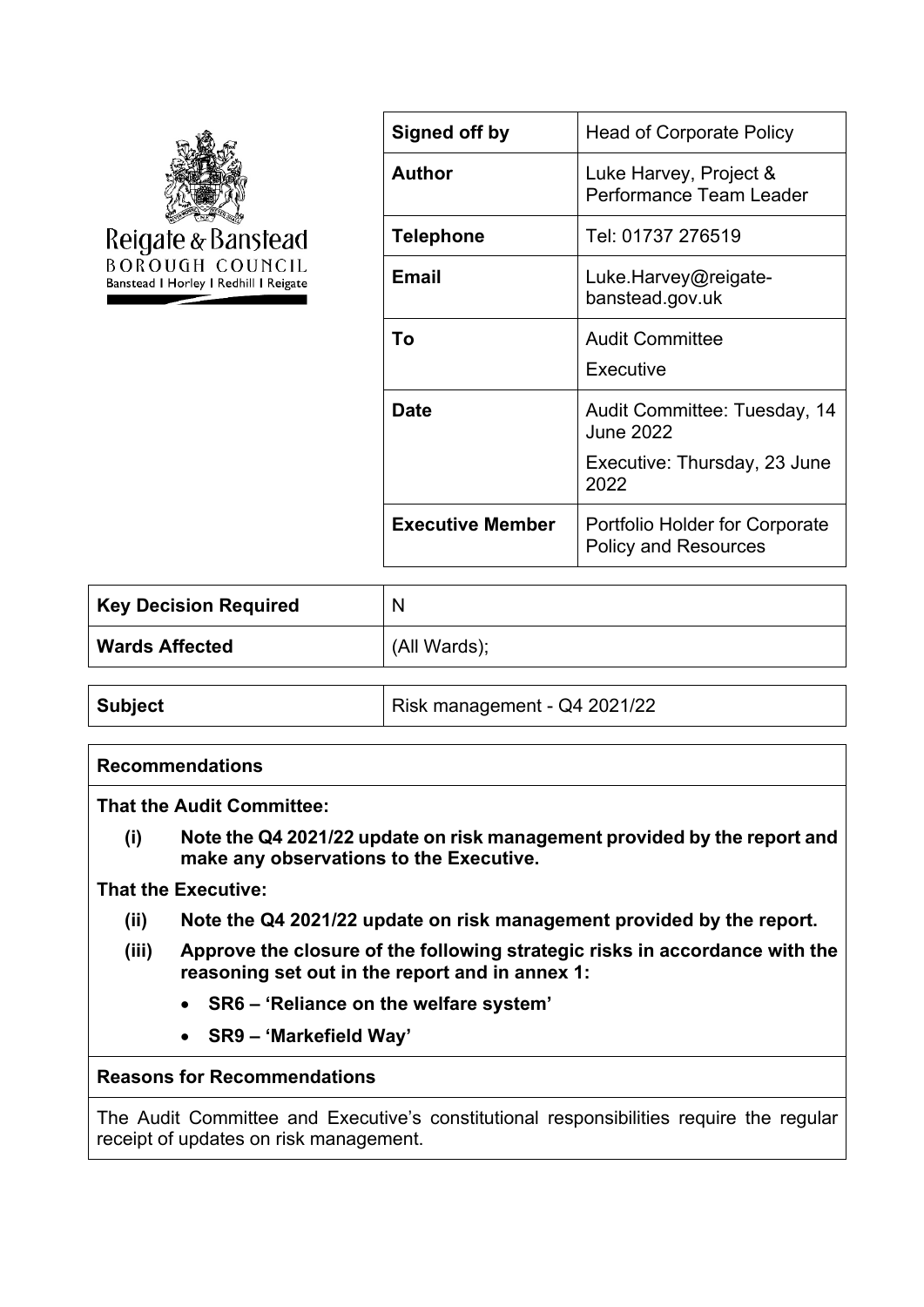## **Executive Summary**

This report provides an update on risk management in Q4 2021/22. In Q4 no new strategic risks were identified. At the end of the year two strategic risks have been recommended for closure, consistent with the Executive's earlier approval of the 2022/23 strategic risks.

**The Audit Committee and Executive have the authority to approve their respective recommendations.**

#### **Statutory Powers**

- 1. The Council holds various statutory responsibilities for ensuring that its business is conducted in accordance with the law and that public money is safeguarded, accounted for, and is used economically and effectively.
- 2. The Council also has a duty under the Local Government Act (1999) to put in place proper arrangements for the governance of its affairs. The discharge of this responsibility includes arrangements for managing risk.
- 3. The Council's Code of Corporate Governance outlines these core governance principles; compliance with the code is reported each year via the Annual Governance Statement.

#### **Background**

- 4. Reigate and Banstead Borough Council has a proactive approach to risk management. It is an integral part of the Council's corporate governance arrangements and is built into management processes.
- 5. The Council operates a two-tiered risk management process to address the dynamic and interdependent nature of risk categorisation. The risk categories are strategic and operational risks.
- 6. Strategic risks are defined as those risks that have an impact on the medium to long term ambitions and priorities of the Council as set out in the Corporate Plan and Medium-Term Financial Plan (MTFP).
- 7. Members of the Management Team and Executive Members have shared responsibility for strategic risks. Strategic risks are reported quarterly to senior officers via Corporate Governance Group, as well as to the Audit Committee and Executive. The Executive approves key changes to the strategic risk register, such as the identification of new risks as well as closing risks.
- 8. Operational risks are short term risks that are encountered in the course of the dayto-day delivery by services. However, if the operational risk cannot be fully managed within the service or it has a wider organisational impact, then it will be considered for inclusion in the operational risk register. Heads of Service have responsibility for operational risks. Operational risks are reported to senior officers via Corporate Governance Group. The Audit Committee and Executive receive updates on any red rated operational risks as part of quarterly risk management reporting.
- 9. The Audit Committee has a constitutional responsibility to provide independent assurance to the Council of the adequacy of the risk management framework and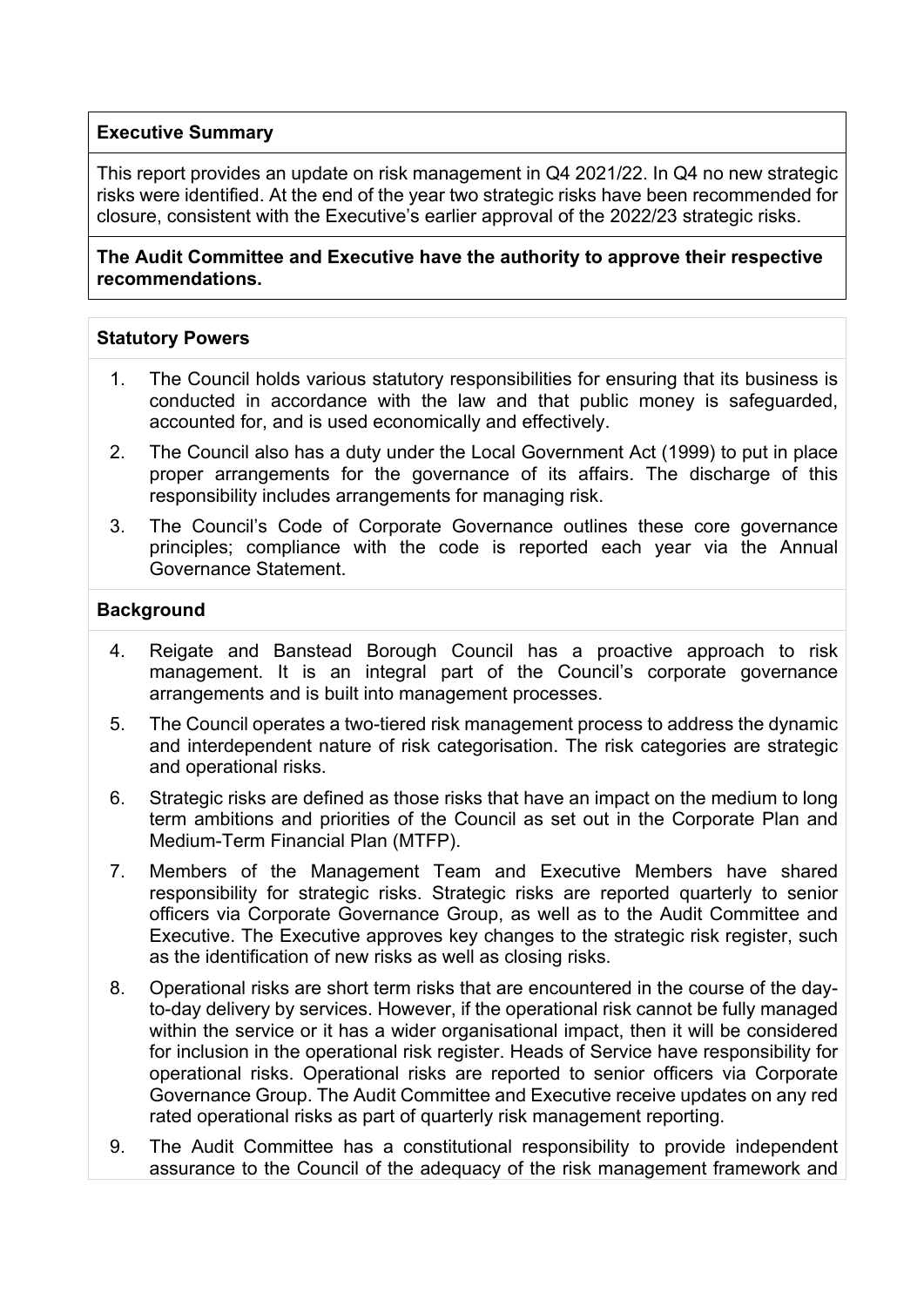internal control environment. It provides independent review of Reigate and Banstead Borough Council's governance, risk management and control frameworks. A key component of fulfilling this responsibility is to regularly receive and review the Council's risks and make any observations to the Executive.

## **Key Information**

## **Q4 2021/22 risk management update**

- 10. The full strategic risk register is available at annex 1 of this report.
- 11. In Q4 there were no new strategic risks identified.
- 12. In Q4 reporting two strategic risks are recommended for closure as they are no longer regarded as being strategic risks. This also brings the risk register into line with the 2022/23 strategic risks approved by the Executive at its meeting on 24 March 2022.
- 13. The risks recommended for closure are:
	- SR6 'Reliance on the welfare system'. As previously approved by the Executive in March 2022, this risk is recommended for closure as the nature of the risk has evolved such that there is now close alignment with the current risk on 'Economic prosperity' (SR5).

Further to the Audit Committee's review of the proposed strategic risks for 2022/23 at its March 2022 meeting, the title of the economic prosperity risk for 2022/23 has been updated to 'Challenging economic conditions for residents and businesses'.

- SR9 'Marketfield Way'. This risk is recommended for closure due to good progress being made on site and in securing lettings, leaving the residual risk to be managed under business as usual arrangements.
- 14. In Q4 there was one red rated operational risk, the detail of which is set out in the part 2 exempt annex.
- 15. The full risk registers, as well as the Council's risk management framework, are made available to all members via the ModernGov document library.

## **Options**

- 16. The Audit Committee has two options:
	- Option 1: note this report and make any observations to the Executive.
	- Option 2: note this report and make no observations to the Executive.
- 17. The Executive has two options:
	- Option 1: note this report and approve the closure of SR6 'Reliance on the welfare system' and SR9 'Marketfield Way'. This is the recommended option.
	- Option 2: note this report and do not approve the closure of SR6 'Reliance on the welfare system' and SR9 'Marketfield Way'.

## **Legal Implications**